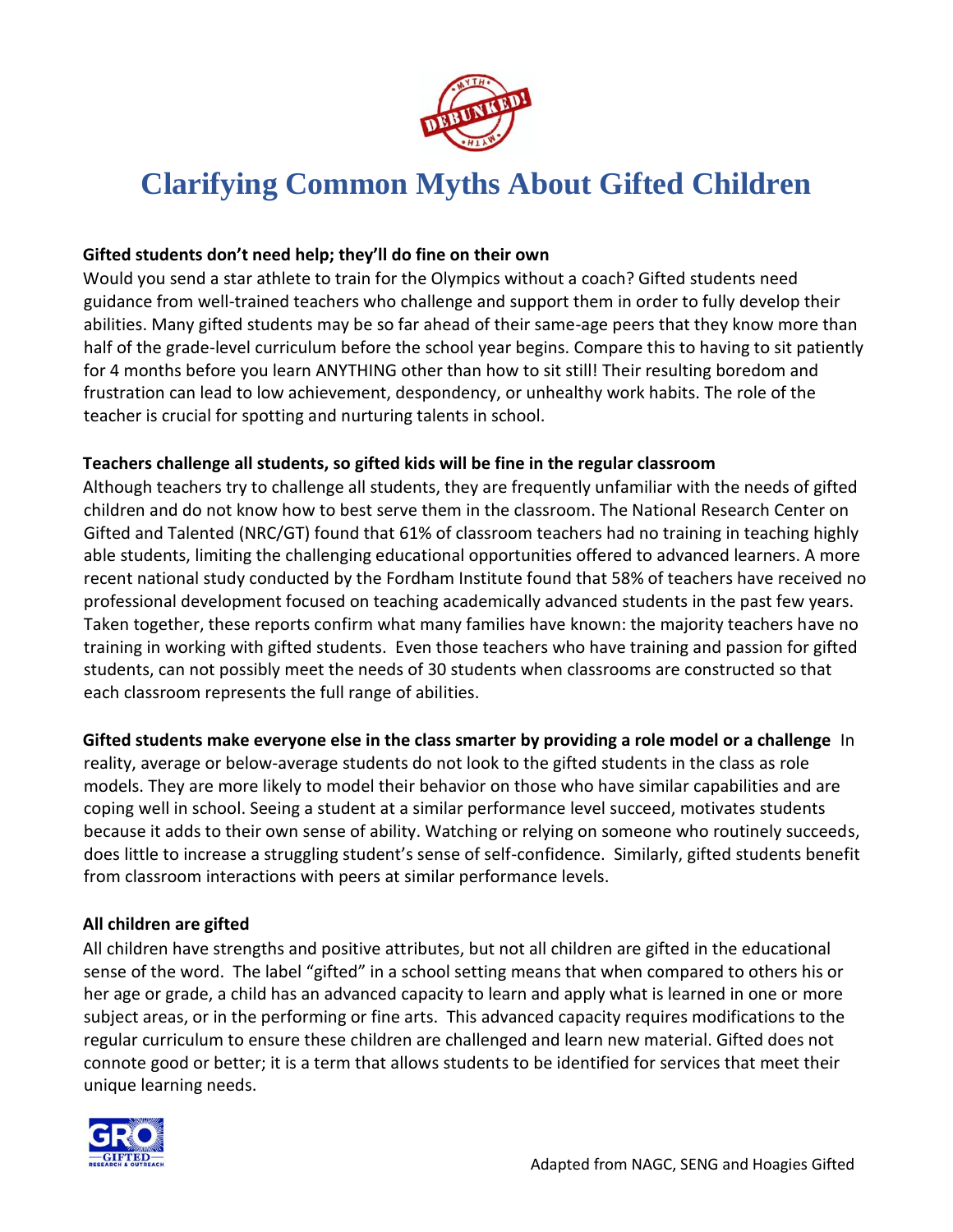#### **Acceleration placement options are socially harmful for gifted students**

Academically gifted students often feel bored or out of place with age mates and naturally gravitate towards older students who are more similar as "intellectual peers." Studies have shown that many students are happier with older students who share their interest than they are with children the same age. Therefore, acceleration placement options such as early entrance to Kindergarten, grade skipping, or early exit should be considered for these students. There are many resources available for administrators and parents to assist in making the decision to accelerate.

#### **He can't be gifted; he's receiving poor grades**

Underachievement describes a discrepancy between a student's performance and his actual ability. The roots of this problem differ, based on each child's experiences. Gifted students may become bored or frustrated in an unchallenging classroom situation causing them to lose interest, learn bad study habits, or distrust the school environment. Other students may mask their abilities to try to fit in socially with their same-age peers. No matter the cause, it is imperative that a caring and perceptive adult help gifted learners break the cycle of underachievement in order to achieve their full potential.

## **Gifted students are happy, popular, and well adjusted in school**

Many gifted students flourish in their community and school environment. However, some gifted children differ in terms of their emotional and moral intensity, sensitivity to expectations and feelings, perfectionism, and deep concerns about societal problems. Others do not share interests with their classmates, resulting in isolation or being labeled unfavorably as a "nerd." Because of these difficulties, the school experience is one to be endured rather than celebrated. It is estimated that 20 to 25% of gifted children have social and emotional difficulties, about twice as many as in the general population of students.

#### **Our district has a gifted and talented program: We have AP courses**

While AP classes offer rigorous, advanced coursework, they are not a gifted education program. The AP program is designed as college-level classes taught by high school teachers for students willing to work hard. The program is limited in its service to gifted and talented students in two major areas: First, classes are limited by the subjects offered at each school. Second, AP classes are typically only offered in high school and preference is given to 11th and 12th grade students. AP classes are designed for the students to pass the AP test, not for students to dive deep into areas of interest and across disciplines. While AP classes are rigorous, they do not replace a true gifted program.

# **This child can't be gifted, she has a disability**

Some gifted students also have learning or other disabilities. These "twice-exceptional" students often go undetected in regular classrooms because their disability and gifts mask each other, making them appear "average." Other twice-exceptional students are identified as having a learning disability and as a result, are not considered for gifted services. In both cases, it is important to focus on the students' abilities and allow them to have challenging curricula in addition to receiving help for their learning disability.

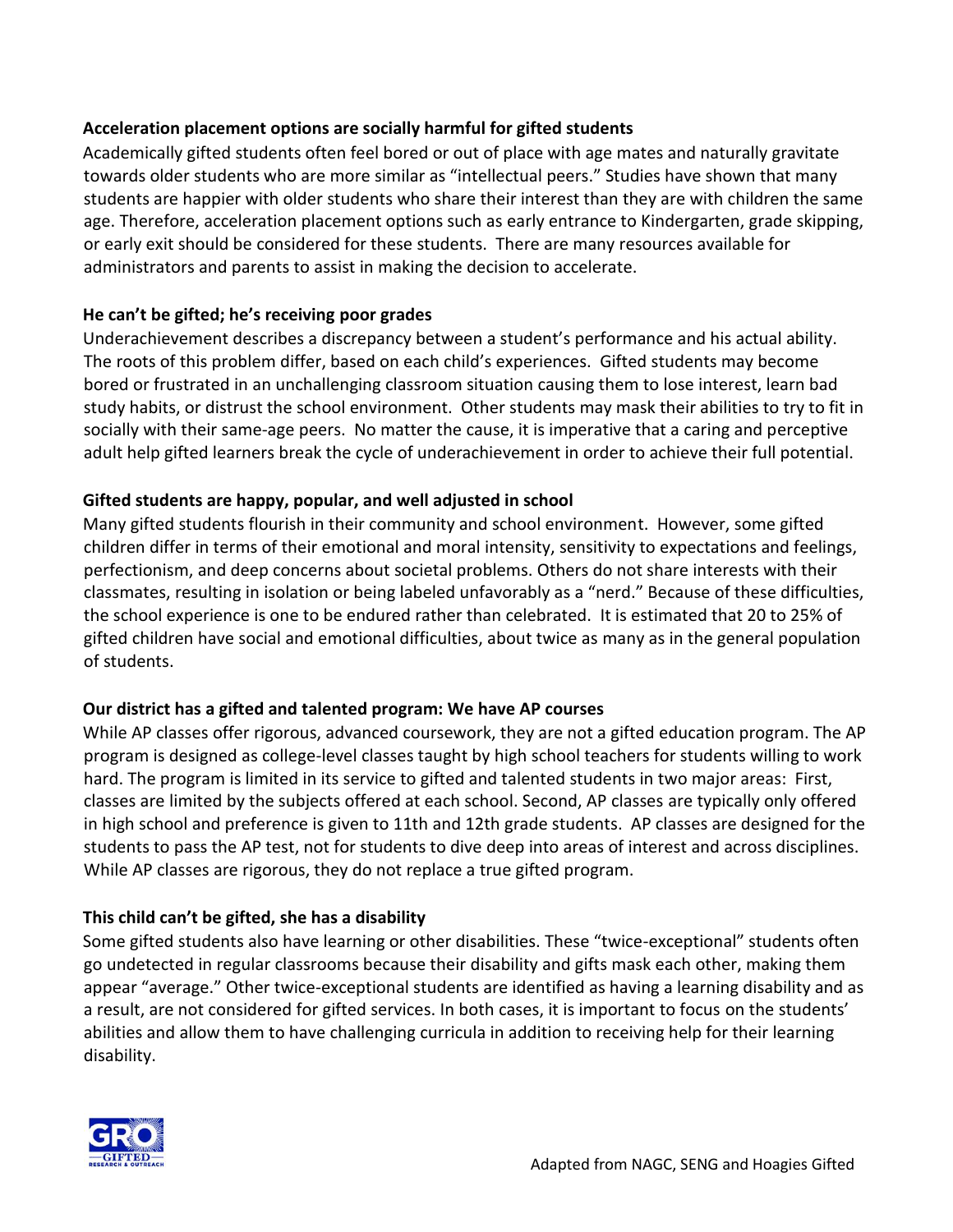#### **Gifted education requires an abundance of resources**

Offering gifted education services does not need to break the bank. A fully developed gifted education program can look overwhelming in its scope and complexity. However, beginning a program requires little more than an acknowledgement by district and community personnel that gifted students need something different, a commitment to provide appropriate curriculum and instruction, and teacher training in identification and gifted education strategies. Best practices for gifted programing, are very low cost or no cost to implement, and with the push for schools to be more tech savvy, using online resources is almost seamless.

# **Gifted and Talented means the same thing**

Not necessarily. There is no rule that states that a child who is capable of scoring to the high ninety percentiles on group achievement testing **must** be considered gifted. We must remember that achievement tests like the Metropolitan Achievement Tests are "Grade Level Testing". Such a child is most definitely Academically Talented. But further individualized IQ and out of level academic testing must be given before we can define that child as **"Gifted".** At the same time, there is no rule that states a child identified as gifted should be "**Achieving"** to high standards in the classroom. This type of stereotyping can do serious and irreversible damage to both groups. **ANY** child can benefit from enrichment. Academically Talented Children can benefit from Honors (Grade Level) Classes. Intellectually Gifted children need a differentiated curriculum and possibly even a different environment or acceleration.

## **They need to go through school with children their own age**

Where it's true that children need to play and interact socially with other children they do not necessarily need to learn with other children their age, especially in the case of a highly gifted child who may have a chronological age of six , a mental age of 11 and who has been reading since the age of two. To put that child in a reading class with other six year olds who are just learning to read is sheer torture for that child.

# **Giftedness is something to be jealous of**

More often than not gifted children can feel isolated and misunderstood. They often have different interests than other children their age, and sometimes even adult tastes in music, clothing, reading material and food. These differences can cause other children to shun them or even verbally or physically abuse them. Even when these differences do not result in negative reactions from age mates, not having others to share their interests with can erode their sense of self- worth and belonging. While having high potential has true and wonderful benefits, like most things in life, there is a flip side.

# **There is no need to identify gifted students in the early grades**

Many school districts do not begin identifying gifted and talented students until third grade. There is a belief among some educators that giftedness cannot be properly identified in the early grades. However, the **National Association for Gifted Children** programming standards start with prekindergarten. The group's early childhood network position paper says that "providing engaging, responsive learning environments … benefit all children, including young gifted children."